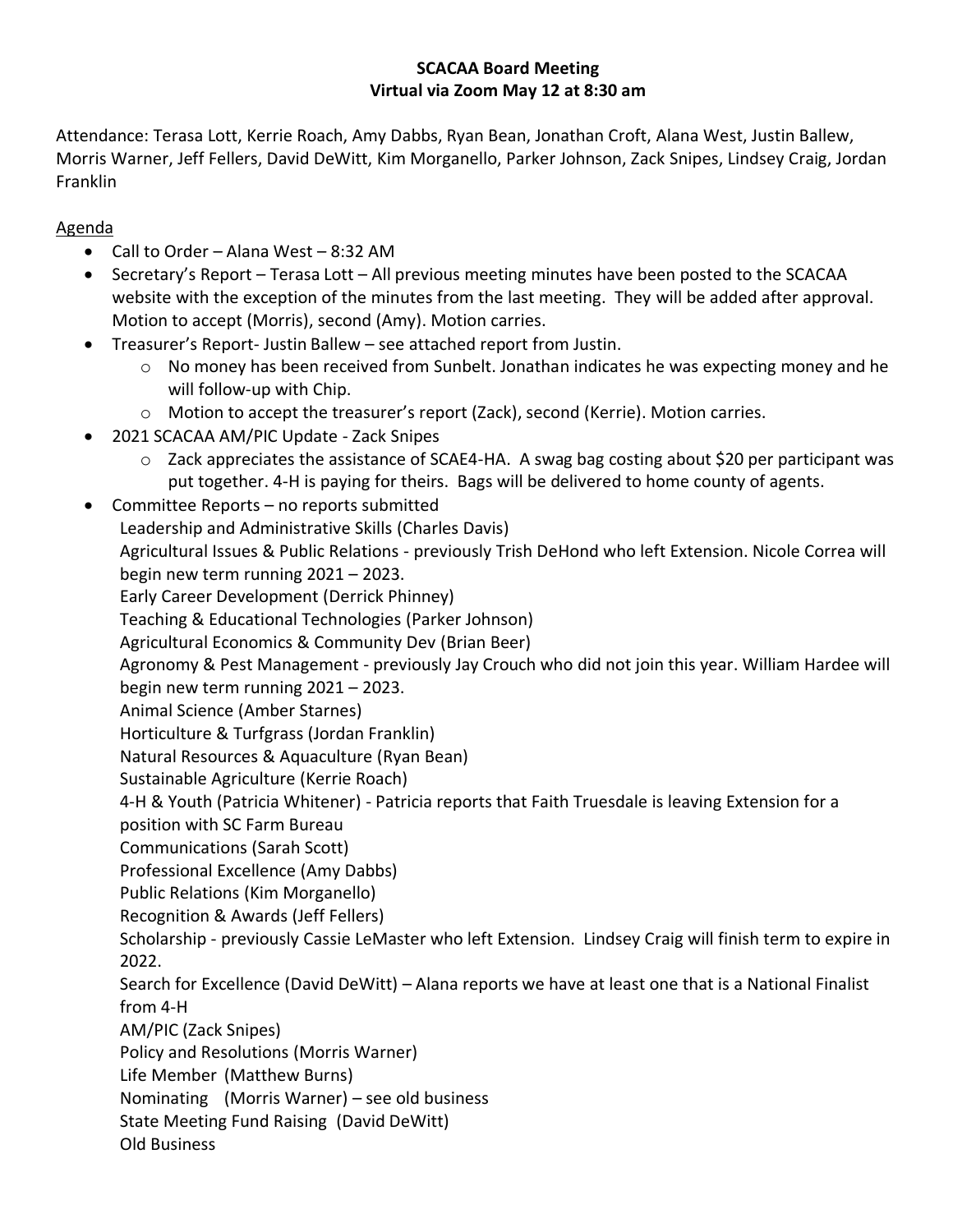- o Webinar Series- Parker Johnson updates
	- Zack and Parker brainstormed dates: August 24, November 16, February 22 from 10 AM – 12 noon (may be shorter but block carved out). More details to be discussed at the business meeting.
- o Nominations- Morris Warner (see attached) will be installed at business meeting.
- **New Business** 
	- o 2021 NACAA voting delegates Alana, Zack, and David will be the voting delegates at the National AM/PIC.
	- o Scholarship Funds request from SC 4-H (attached) Amy moves to fund, second by Kerrie. Motion carries. Justin to send check.
	- o Funding request for 2022 NACAA meeting in FL (attached) Amy motions to fund, second by Kerrie. There was some discussion about the amount. Motion carries. Justin will handle the payment.
	- o Alana indicates the letter has been drafted to invite SC State to join our association. Letter will be passed to coincide with next year's membership drive. She says they have participants in EELI and Kim says that SC State is participating in ANREP.
- Adjourn Alana West Motion to adjourn (Kerrie), second (David). Motion carries. Meeting is adjourned at 8:52 AM.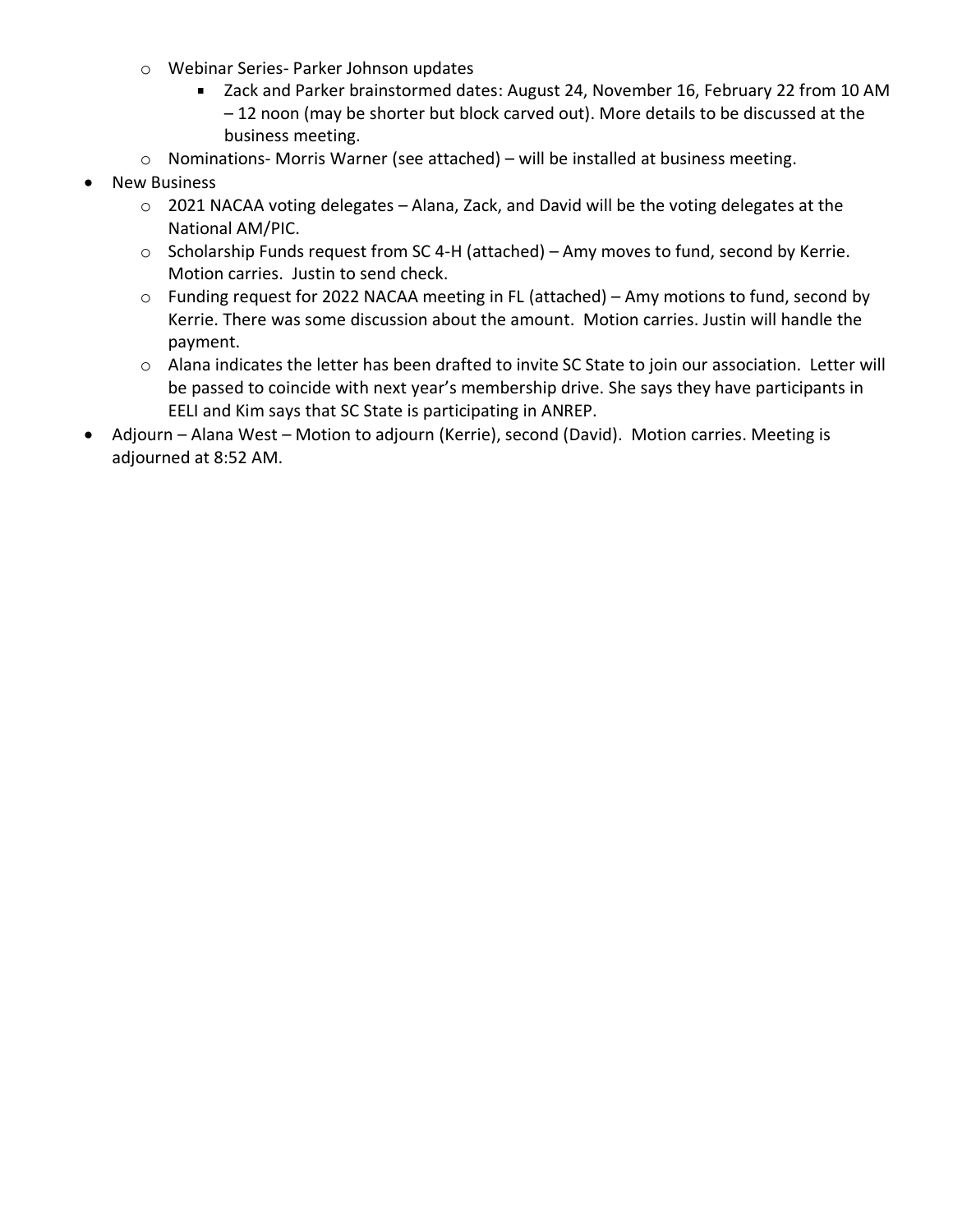## SCACAA 2021 Officer Nominations (from Morris Warner)

| President                                                                                                                                                                                                                                                                                                                                                                                                                                                                                                                                                      | <b>Zachary Snipe</b> |                              |                                                                                                                                                                                                                                                              |                                                                                              |
|----------------------------------------------------------------------------------------------------------------------------------------------------------------------------------------------------------------------------------------------------------------------------------------------------------------------------------------------------------------------------------------------------------------------------------------------------------------------------------------------------------------------------------------------------------------|----------------------|------------------------------|--------------------------------------------------------------------------------------------------------------------------------------------------------------------------------------------------------------------------------------------------------------|----------------------------------------------------------------------------------------------|
| <b>President Elect</b>                                                                                                                                                                                                                                                                                                                                                                                                                                                                                                                                         | David DeWitt         |                              |                                                                                                                                                                                                                                                              |                                                                                              |
| Vice President                                                                                                                                                                                                                                                                                                                                                                                                                                                                                                                                                 | Ryan Bean            |                              |                                                                                                                                                                                                                                                              |                                                                                              |
| Secretary                                                                                                                                                                                                                                                                                                                                                                                                                                                                                                                                                      | Kerrie Roach         |                              |                                                                                                                                                                                                                                                              |                                                                                              |
| Treasurer                                                                                                                                                                                                                                                                                                                                                                                                                                                                                                                                                      | <b>Justin Bellew</b> |                              |                                                                                                                                                                                                                                                              |                                                                                              |
| Past President                                                                                                                                                                                                                                                                                                                                                                                                                                                                                                                                                 | Alana West           |                              |                                                                                                                                                                                                                                                              |                                                                                              |
| <b>District Directors</b><br>District 1<br>$\circ$<br>Chris Talley (complete Kerrie's term)<br>Lindsey Craig<br>District 2<br>$\circ$<br>Amy Dabbs<br>At Large<br>$\circ$<br><b>Travis Mitchell</b>                                                                                                                                                                                                                                                                                                                                                            |                      | 2022<br>2023<br>2023<br>2023 |                                                                                                                                                                                                                                                              |                                                                                              |
| <b>Committee Chairs</b><br>Ag Economics and Community Development<br>$\circ$<br>Recognition and Awards<br>$\circ$<br>Teaching and Technologies<br>$\circ$<br><b>Public Relations</b><br>$\circ$<br>Communications<br>$\circ$<br><b>Animal Science</b><br>$\circ$<br>4-H and Youth<br>$\circ$<br>Leadership and Administrative Skills<br>$\circ$<br><b>Agricultural Issues and Public Relations</b><br>$\circ$<br><b>Natural Resources and Aquaculture</b><br>O<br><b>Agronomy and Pest Management</b><br>$\circ$<br><b>Early Career Development</b><br>$\circ$ |                      |                              | <b>Brian Beer</b><br><b>Jeff Fellers</b><br>Parker Johnson<br>Charly McConnell<br>Sarah Scott<br><b>Amber Starnes</b><br>Patricia Whitener<br><b>Stephanie Turner</b><br>Nicole Correa<br><b>Anthony Savereno</b><br>William Hardee<br><b>Samuel Quinney</b> | 2023<br>2023<br>2023<br>2023<br>2023<br>2023<br>2023<br>2023<br>2023<br>2023<br>2023<br>2023 |
| <b>Committee Chairs Finishing Terms</b><br>Scholarship<br>$\circ$<br>Sustainable Agriculture<br>$\circ$                                                                                                                                                                                                                                                                                                                                                                                                                                                        |                      |                              | Lindsey Craig<br><b>Adam Gore</b>                                                                                                                                                                                                                            | 2022<br>2022                                                                                 |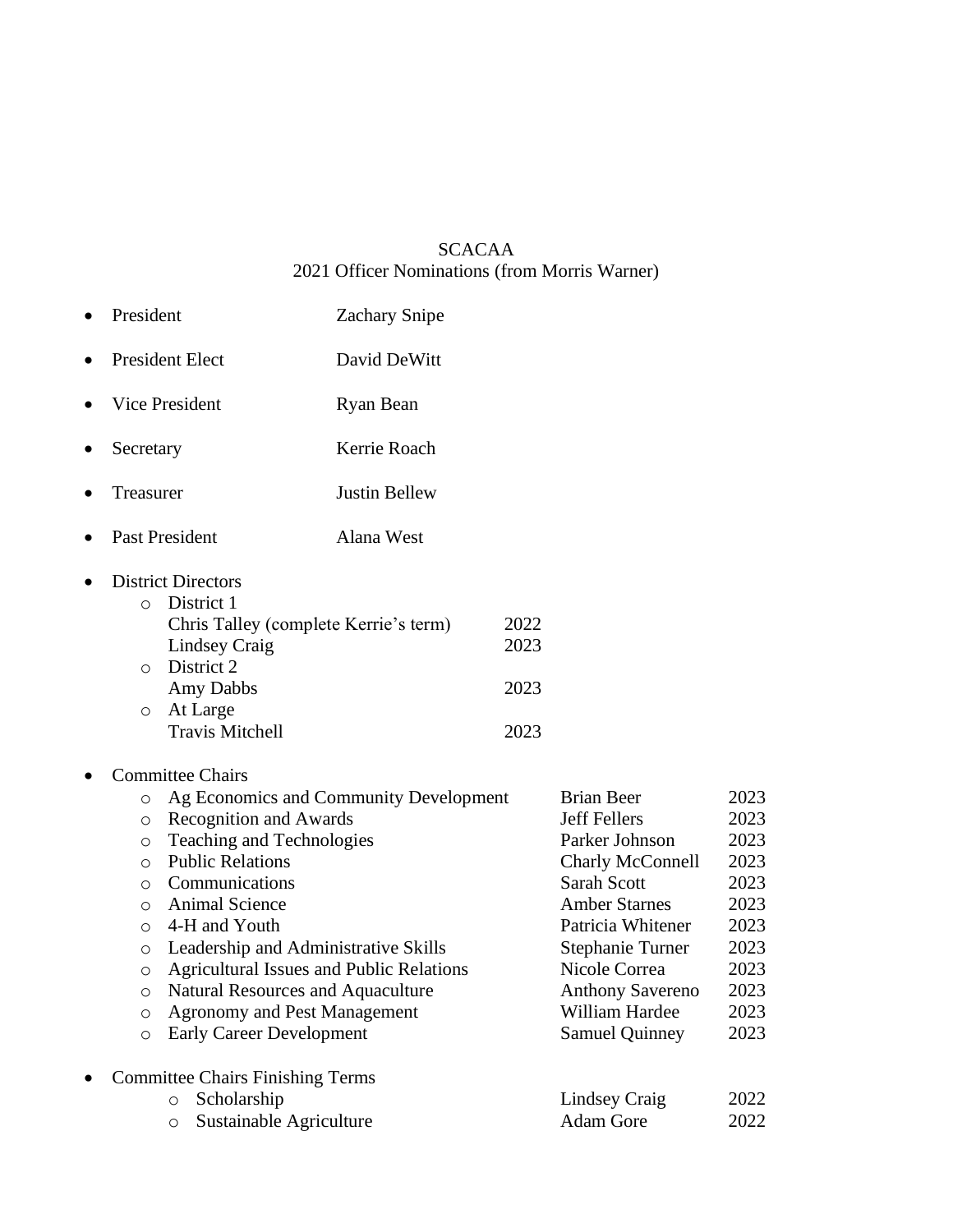

May 4, 2021

Alana West President of the SCACAA Newberry County Clemson Extension 1860 Wilson Road Newberry, SC 29108

Dear Alana,

What a year this has been! With summer approaching we are hoping to conduct more 4-H programs. State 4-H Congress is just one of those many events we will be conducting. South Carolina 4-H has appreciated your support of South Carolina 4-H in the past. We hope your will consider supporting us again this year. We are requesting that you sponsor a scholarship for a state winner in the amount of \$1,000.

I appreciate all you do throughout the year to instill life skills into the lives of the young people in South Carolina through the support of the 4-H programs in your counties. I look forward to hearing from you in the near future.

Best wishes on a successful Association meeting.

Sincerely,

Pamela B. Ardern, EdD State 4-H Program Director Clemson University 2054 Barre Hall Clemson University Clemson, SC 29634